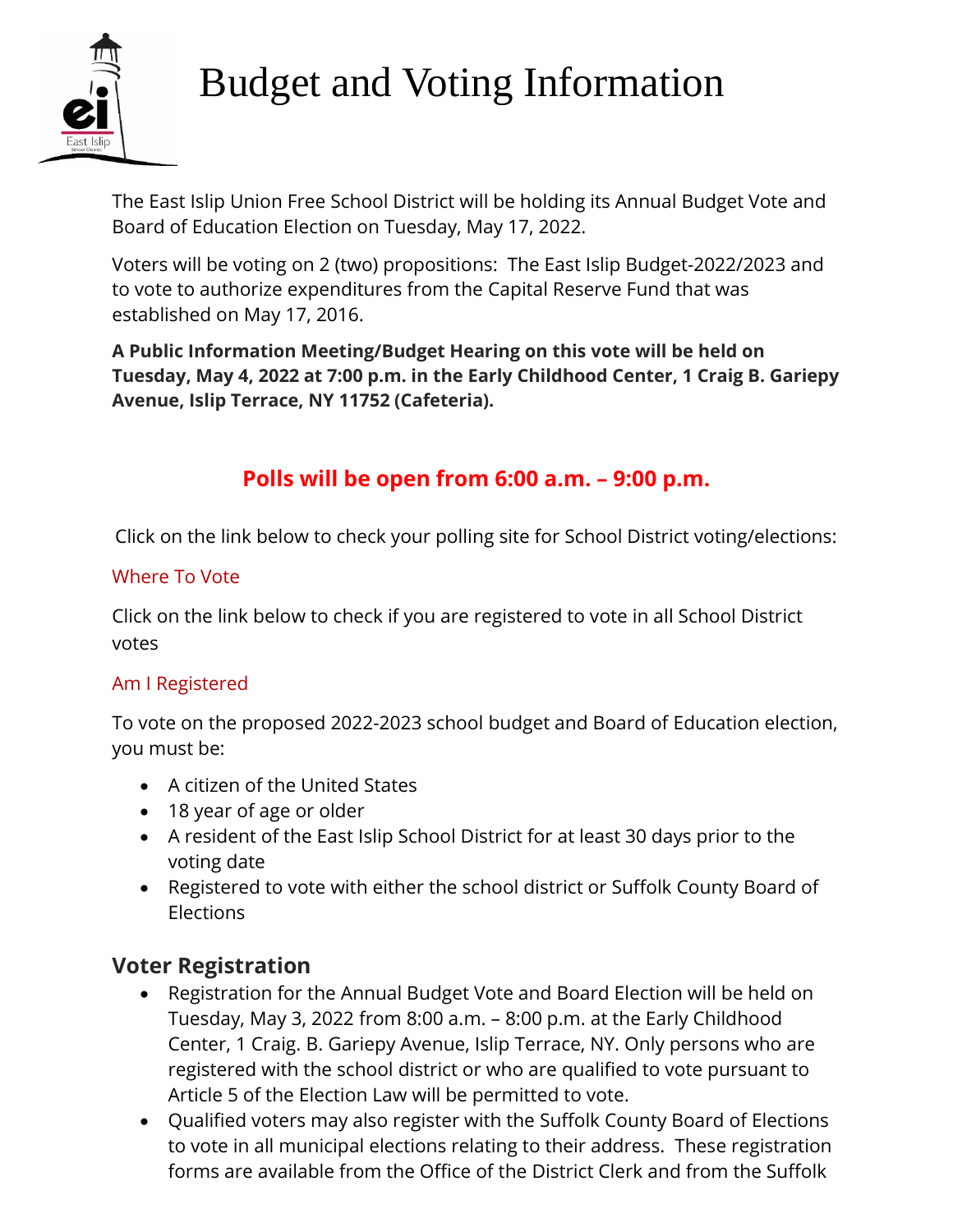County Board of Elections - (631) 852-4500. Those who register up until the day before the vote (May 16) will be permitted to vote on May 17, 2022.

For additional information, please contact the district clerk at 631-224-2013.

### **2022 Candidate Packets (Nominating Petitions)**

There will be one (1) open seat on the Board of Education this year. The term will run from July 1, 2022 through June 30, 2025. 2022 Candidate Packets to run for a seat on the Board of Education may be obtained by contacting the District Clerk at 631-224-2013 or email sparker@eischools.org or jmann@eischools.org.

Nominating Petitions must be returned to the District Clerk no later than 5:00 p.m. on Monday, April 18, 2022 at the District Office.

#### **Absentee Ballots**

Absentee Ballot Applications may be obtained through the Office of the District Clerk at 1 Craig B. Gariepy Avenue, Islip Terrace, NY or by clicking below. Ballots will be issued upon satisfactory completion and submission of the application form.

In accordance with Education Law § 2018-a, absentee ballot applications may not be submitted more than 30 days before the election. Therefore, any absentee ballot applications cannot be accepted by the District prior to April 18, 2022.

#### **Absentee Ballot Application [\(ENGLISH\)](https://eastislipufsd.sharepoint.com/sites/AllDistrictOfficeStaff-SUPOFFICE/Shared%20Documents/SUP%20OFFICE/SS/BUDGET%202021/ABSENTEE%20BALLOTS_LETTERS/ABSENTEE%20BALLOT%20APPLICATION-ENGLISH.pdf) [\(SPANISH\)](https://eastislipufsd.sharepoint.com/sites/AllDistrictOfficeStaff-SUPOFFICE/Shared%20Documents/SUP%20OFFICE/SS/BUDGET%202021/ABSENTEE%20BALLOTS_LETTERS/absentee-ballot-application-and-instructions-spanish.pdf)**

#### **Military Ballots**

Military Ballot Applications may be obtained from the Office of the District Clerk and submitted to the District Clerk, by mail or in person no later than 5:00 p.m. Thursday, April 21, 2022.